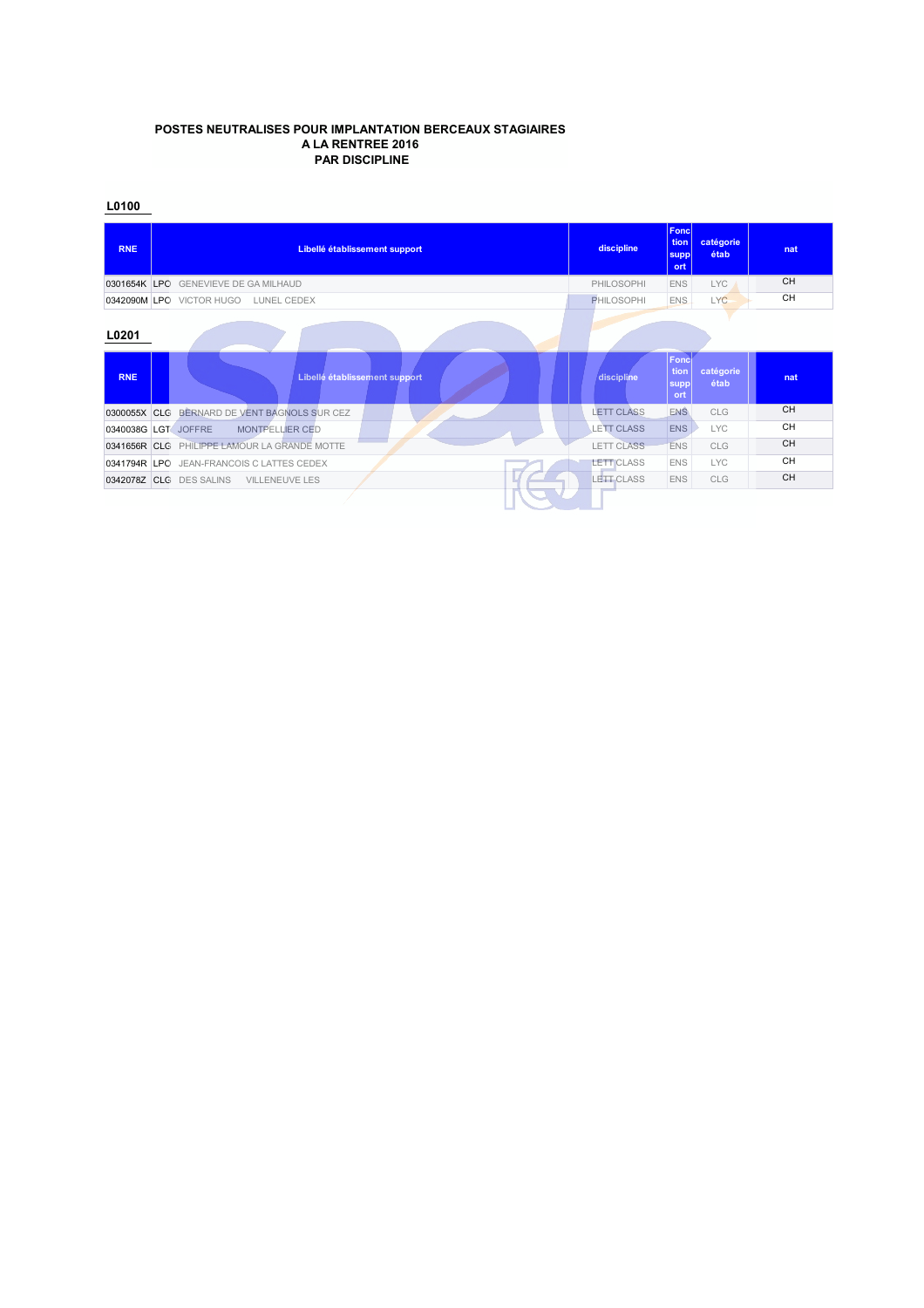#### **POSTES NEUTRALISES POUR IMPLANTATION BERCEAUX STAGIAIRES A LA RENTREE 2016 PAR DISCIPLINE**

| <b>RNE</b> | Libellé établissement support                                        | discipline            | <b>Fon</b><br>ctio<br>$\mathsf{n}$<br>sup<br>nort | catégorie<br>étab | nat       |  |  |  |  |
|------------|----------------------------------------------------------------------|-----------------------|---------------------------------------------------|-------------------|-----------|--|--|--|--|
|            | 0110665N CLG VARSOVIE<br>CARCASSONNE CSD GRAZAILLES NOUVEAU 0110810W | DOC LYCEES DOC        |                                                   | <b>CLG</b>        | <b>CH</b> |  |  |  |  |
|            | 0300950V LPO ALBERT EINSTEIN BAGNOLS SUR CEZ                         | DOC LYCEES DOC        |                                                   | <b>LYC</b>        | <b>CH</b> |  |  |  |  |
|            | 0301656M CLG CLAUDIE HAIGNER ROCHEFORT DU GA                         | DOC LYCEES DOC        |                                                   | <b>CLG</b>        | <b>CH</b> |  |  |  |  |
|            | 0340045P LP JULES FERRY MONTPELLIER CED                              | <b>DOC LYCEES DOC</b> |                                                   | LP                | <b>CH</b> |  |  |  |  |
|            | 0341032M CLG RENE CASSIN AGDE CEDEX                                  | DOC LYCEES DOC        |                                                   | <b>CLG</b>        | <b>CH</b> |  |  |  |  |
|            | 0480607Z CLG HENRI BOURRILLO MENDE CEDEX                             | <b>DOC LYCEES DOC</b> |                                                   | <b>CLG</b>        | <b>CH</b> |  |  |  |  |
|            | <b>MILLAS</b>                                                        |                       |                                                   | <b>CLG</b>        | <b>CH</b> |  |  |  |  |
|            | <b>DOC LYCEES DOC</b><br>0660925X CLG MILLAS<br>_                    |                       |                                                   |                   |           |  |  |  |  |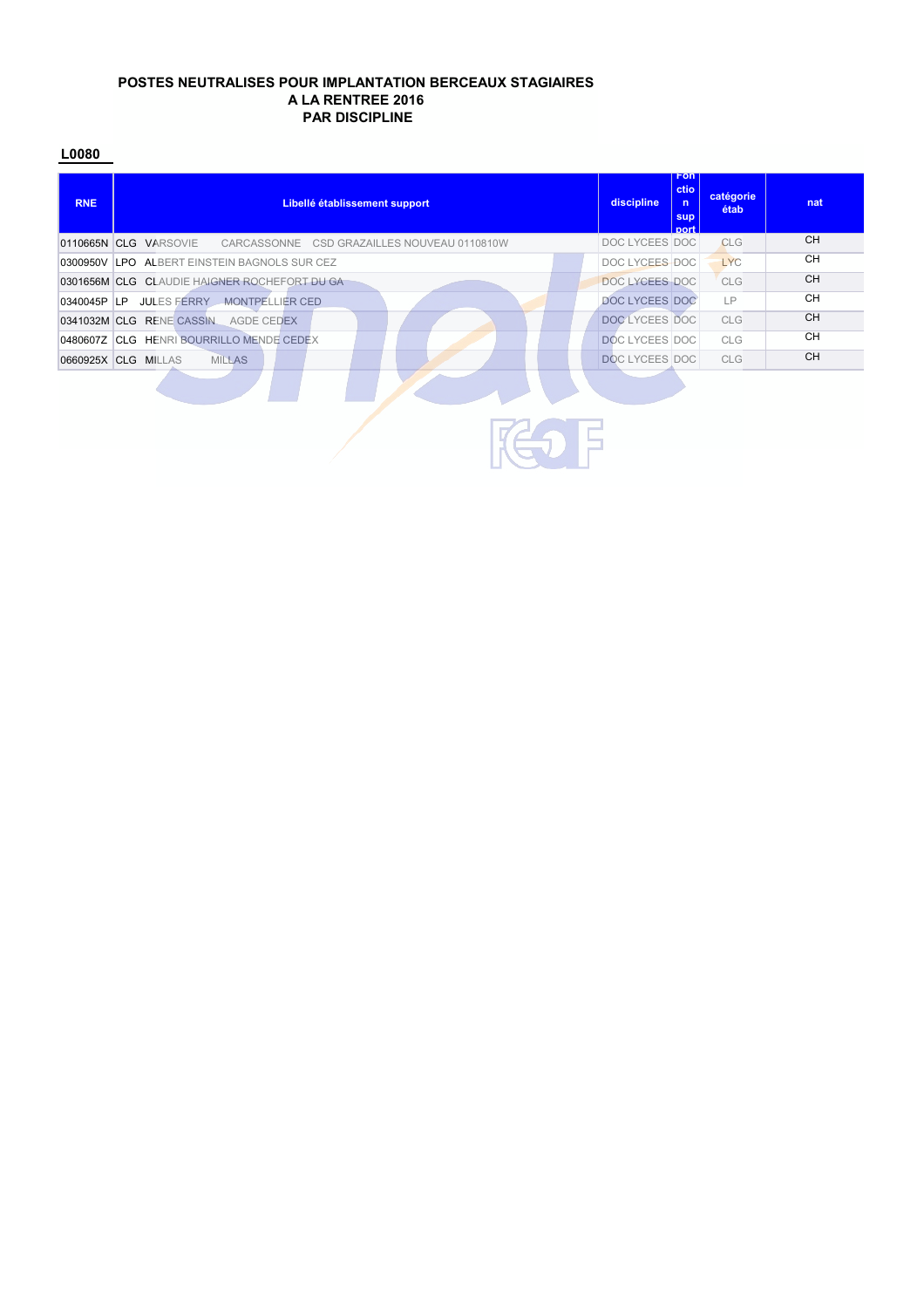| <b>RNE</b>        | Libellé établissement support                      | discipline        | <b>Fonc</b><br>tion<br>supp<br>ort | catégorie<br>étab | nat                    |
|-------------------|----------------------------------------------------|-------------------|------------------------------------|-------------------|------------------------|
|                   | 0110007Y LPO JULES FIL<br>CARCASSONNE CED          | <b>LET MODERN</b> | <b>ENS</b>                         | <b>LYC</b>        | <b>CH</b>              |
|                   | 0110021N CLG VICTOR HUGO NARBONNE                  | <b>LET MODERN</b> | <b>ENS</b>                         | CLG               | <b>CH</b>              |
| 0110025T CLG CITE | <b>NARBONNE</b>                                    | <b>LET MODERN</b> | <b>ENS</b>                         | CLG               | <b>CH</b>              |
|                   | 0110674Y CLG GASTON BONHEUR TREBES                 | <b>LET MODERN</b> | <b>ENS</b>                         | <b>CLG</b>        | <b>CH</b>              |
|                   | 0110810W CLG DE GRAZAILLES CARCASSONNE             | <b>LET MODERN</b> | <b>ENS</b>                         | CLG               | <b>CH</b>              |
|                   | 0111048E LPO ERNEST FERROUL LEZIGNAN CORBIE        | <b>LET MODERN</b> | <b>ENS</b>                         | <b>LYC</b>        | CН                     |
| 0111051H CLG      | <b>LEZIGNAN CORBIE</b>                             | <b>LET MODERN</b> | <b>ENS</b>                         | CLG               | CН                     |
| 0300002P          | LPO JEAN-BAPTISTE D ALES CEDEX                     | <b>LET MODERN</b> | <b>ENS</b>                         | <b>LYC</b>        | CН                     |
|                   | 0300021K LGT ALPHONSE DAUDET NIMES CEDEX           | <b>LET MODERN</b> | <b>ENS</b>                         | <b>LYC</b>        | <b>CH</b>              |
|                   | 0300046M LGT CHARLES GIDE UZES                     | <b>LET MODERN</b> | <b>ENS</b>                         | <b>LYC</b>        | <b>CH</b>              |
|                   | 0300050S CLG COLLEGE VERGEZE VERGEZE               | <b>LET MODERN</b> | <b>ENS</b>                         | CLG               | <b>CH</b>              |
|                   | 0300946R CLG REVOLUTION<br><b>NIMES</b>            | <b>LET MODERN</b> | <b>ENS</b>                         | CLG               | <b>CH</b>              |
|                   | 0301094B CLG DIDEROT<br>NIMES CEDEX 2              | <b>LET MODERN</b> | <b>ENS</b>                         | CLG               | CН                     |
|                   | 0301552Z LGT PHILIPPE LAMOUR NIMES CEDEX 5         | <b>LET MODERN</b> | <b>ENS</b>                         | <b>LYC</b>        | <b>CH</b>              |
|                   | 0301816L CLG GALLARGUES LE M GALLARGUES LE M       | <b>LET MODERN</b> | <b>ENS</b>                         | CLG               | <b>CH</b>              |
| 0340002T          | LPO AUGUSTE LOUBATI AGDE CEDEX                     | <b>LET MODERN</b> | <b>ENS</b>                         | <b>LYC</b>        | <b>CH</b>              |
|                   | 0340008Z CLG VICTOR HUGO<br><b>BESSAN</b>          | <b>LET MODERN</b> | <b>ENS</b>                         | <b>CLG</b>        | <b>CH</b>              |
|                   | 0340016H CLG LA DULLAGUE<br><b>BEZIERS</b>         | <b>LET MODERN</b> | <b>ENS</b>                         | <b>CLG</b>        | <b>CH</b>              |
| 0340025T          | CLG LES DEUX PINS FRONTIGNAN CEDE                  | <b>LET MODERN</b> | <b>FNS</b>                         | CLG               | <b>CH</b>              |
| 0340040J          | LPO JULES GUESDE MONTPELLIER CED                   | <b>LET MODERN</b> | <b>ENS</b>                         | <b>LYC</b>        | <b>CH</b>              |
|                   | 0340059E LGT JEAN MOULIN<br>PEZENAS                | <b>LET MODERN</b> | <b>ENS</b>                         | <b>LYC</b>        | <b>CH</b>              |
|                   | 0340119V CLG FERDINAND FABRE BEDARIEUX             | <b>LET MODERN</b> | <b>ENS</b>                         | CLG               | CН                     |
|                   | 0340998A CLG JEU DE MAIL MONTPELLIER               | <b>LET MODERN</b> | <b>ENS</b>                         | <b>CLG</b>        | <b>CH</b>              |
| 0341277D          | <b>CLG LES AIGUERELLES MONTPELLIER</b>             | <b>LET MODERN</b> | <b>ENS</b>                         | CLG               | CН                     |
|                   | 0341424N CLG LOUISE MICHEL GANGES                  | <b>LET MODERN</b> | <b>ENS</b>                         | CLG               | <b>CH</b>              |
| 0341577E          | CLG LE BERANGE<br><b>BAILLARGUES</b>               | <b>LET MODERN</b> | <b>ENS</b>                         | <b>CLG</b>        | CН                     |
|                   | 0341736C LGT JEAN MONNET<br><b>MONTPELLIER CED</b> | <b>LET MODERN</b> | ENS                                | <b>LYC</b>        | <b>CH</b>              |
|                   | 0342050U CLG FRANCOISE GIROU VENDRES               | <b>LET MODERN</b> | <b>ENS</b>                         | CLG               | <b>CH</b>              |
|                   | 0342091N LPO MARC BLOCH SERIGNAN                   | <b>LET MODERN</b> | <b>FNS</b>                         | <b>LYC</b>        | <b>CH</b><br><b>CH</b> |
|                   | 0342132H CLG LUCIE AUBRAC BEZIERS                  | <b>LET MODERN</b> | <b>ENS</b>                         | CLG               | CН                     |
|                   | 0660010C LGT FRANCOIS ARAGO PERPIGNAN CEDEX        | <b>LET MODERN</b> | <b>ENS</b>                         | <b>LYC</b>        |                        |
|                   | 0660028X CLG JEAN MERMOZ<br>ST LAURENT DE L        | <b>LET MODERN</b> | <b>ENS</b>                         | CLG               | CН<br><b>CH</b>        |
|                   | 0660521H CLG PABLO CASALS CABESTANY                | <b>LET MODERN</b> | <b>ENS</b>                         | CLG               |                        |
|                   | 0660809W LPO ARISTIDE MAILLO PERPIGNAN CEDEX       | <b>LET MODERN</b> | <b>ENS</b>                         | LYC               | CН<br>CH               |
|                   | 0660865G CLG PIERRE MENDES F ST ANDRE              | <b>LET MODERN</b> | <b>ENS</b>                         | <b>CLG</b>        | CH                     |
|                   | 0660924W LPO CHRISTIAN BOURQ ARGELES SUR MER       | <b>LET MODERN</b> | <b>ENS</b>                         | <b>LYC</b>        | <b>CH</b>              |
|                   | 0660925X CLG MILLAS<br><b>MILLAS</b>               | <b>LET MODERN</b> | <b>ENS</b>                         | CLG               |                        |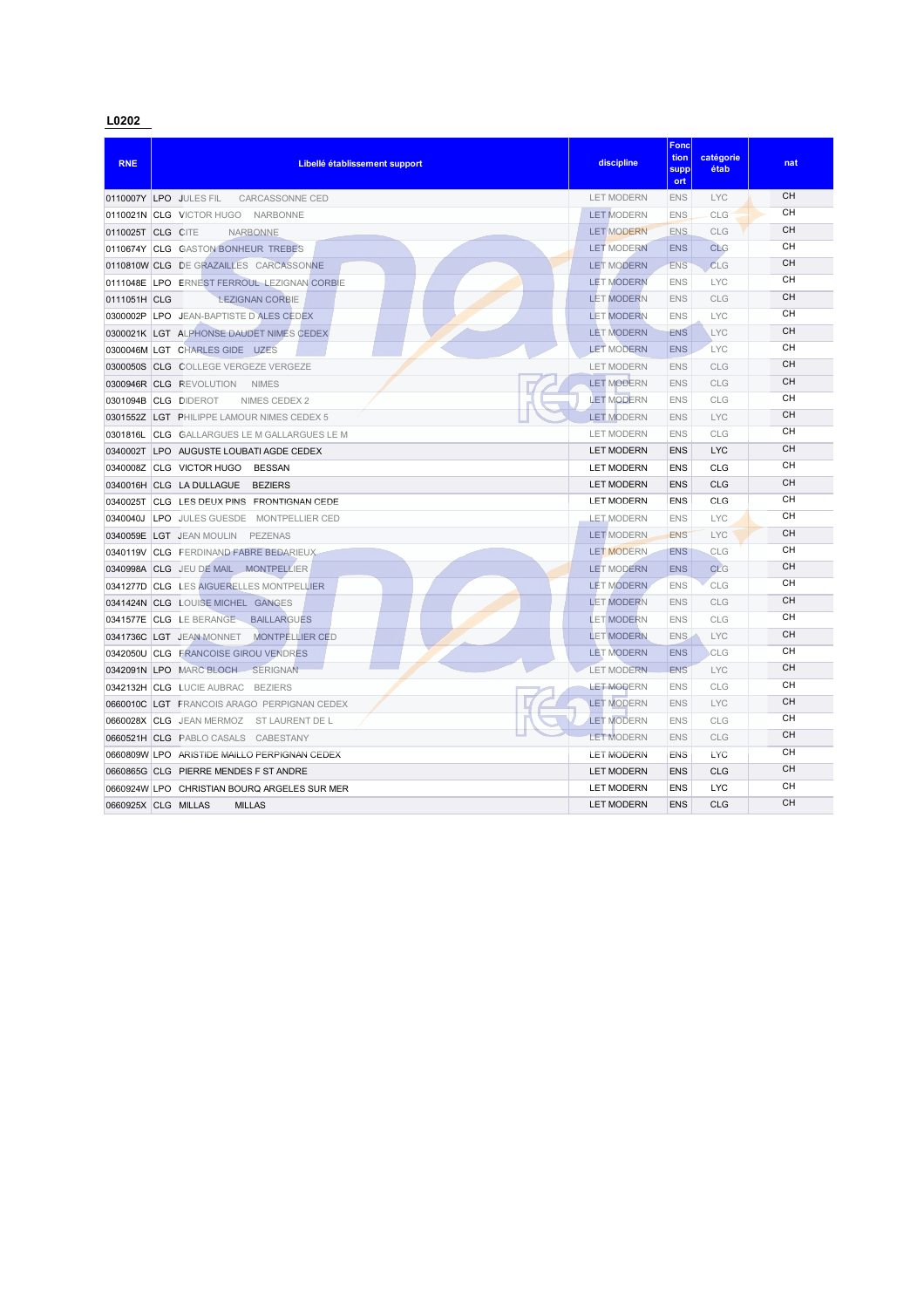| <b>RNE</b>   | Libellé établissement support                     | discipline     | Fonc<br>tion<br>supp<br>ort | catégorie étab | nat       |
|--------------|---------------------------------------------------|----------------|-----------------------------|----------------|-----------|
|              | 0110007Y LPO JULES FIL<br>CARCASSONNE CED         | <b>ANGLAIS</b> | <b>ENS</b>                  | LYC            | CH        |
| 0110022P     | <b>LGT DOCTEUR LACROIX NARBONNE</b>               | <b>ANGLAIS</b> | <b>ENS</b>                  | <b>LYC</b>     | <b>CH</b> |
|              | 0110023R LPO LOUISE MICHEL NARBONNE               | <b>ANGLAIS</b> | <b>ENS</b>                  | <b>LYC</b>     | <b>CH</b> |
|              | 0110788X CLG MONTESQUIEU<br><b>NARBONNE</b>       | <b>ANGLAIS</b> | <b>ENS</b>                  | CLG            | <b>CH</b> |
|              | 0111015U CLG MARCELIN ALBERT ST NAZAIRE D AU      | <b>ANGLAIS</b> | <b>ENS</b>                  | CLG            | <b>CH</b> |
|              | 0300027S LPO ERNEST HEMINGWA NIMES CEDEX 2        | <b>ANGLAIS</b> | <b>ENS</b>                  | <b>LYC</b>     | CН        |
| 0300043J     | <b>CLG</b> JEAN BAPTISTE D SALINDRES              | <b>ANGLAIS</b> | <b>ENS</b>                  | CLG            | <b>CH</b> |
| 0300945P     | <b>CLG</b> FEUCHERES<br>NIMES CEDEX 4             | <b>ANGLAIS</b> | <b>ENS</b>                  | CLG            | <b>CH</b> |
| 0300946R CLG | <b>REVOLUTION</b><br><b>NIMES</b>                 | <b>ANGLAIS</b> | <b>ENS</b>                  | CLG            | <b>CH</b> |
|              | 0301654K LPO GENEVIEVE DE GA MILHAUD              | <b>ANGLAIS</b> | <b>ENS</b>                  | <b>LYC</b>     | CH        |
|              | 0301671D CLG LEVIGNET<br>CALVISSON                | <b>ANGLAIS</b> | <b>ENS</b>                  | CLG            | CH        |
|              | 0301778V LPO JACQUES PREVERT ST CHRISTOL LES      | <b>ANGLAIS</b> | <b>ENS</b>                  | <b>LYC</b>     | <b>CH</b> |
|              | 0340009A LGT HENRIIV<br><b>BEZIERS CEDEX</b>      | <b>ANGLAIS</b> | <b>ENS</b>                  | <b>LYC</b>     | <b>CH</b> |
|              | 0340028W LPO JOSEPH VALLOT LODEVE                 | <b>ANGLAIS</b> | <b>ENS</b>                  | <b>LYC</b>     | CH        |
|              | 0340037F CLG JULES FERRY MONTAGNAC                | <b>ANGLAIS</b> | <b>ENS</b>                  | CLG            | <b>CH</b> |
|              | 0340039H LGT GEORGES CLEMENC MONTPELLIER CED      | <b>ANGLAIS</b> | <b>ENS</b>                  | <b>LYC</b>     | <b>CH</b> |
|              | 0340042L LPO JEAN MERMOZ MONTPELLIER CED          | <b>ANGLAIS</b> | <b>ENS</b>                  | <b>LYC</b>     | <b>CH</b> |
|              | 0340048T CLG CLEMENCE ROYER MONTPELLIER           | <b>ANGLAIS</b> | <b>ENS</b>                  | CLG            | CН        |
|              | 0340051W CLG FONTCARRADE MONTPELLIER              | <b>ANGLAIS</b> | <b>ENS</b>                  | CLG            | <b>CH</b> |
|              | 0340076Y LGT IRENE ET FREDER SETE                 | <b>ANGLAIS</b> | <b>ENS</b>                  | <b>LYC</b>     | <b>CH</b> |
|              | 0340119V CLG FERDINAND FABRE BEDARIEUX            | <b>ANGLAIS</b> | <b>ENS</b>                  | CLG            | CH        |
|              | 0340972X CLG VICTOR HUGO SETE CEDEX               | <b>ANGLAIS</b> | <b>ENS</b>                  | CLG            | <b>CH</b> |
|              | 0341366A CLG DU SALAGOU<br><b>CLERMONT L HERA</b> | <b>ANGLAIS</b> | <b>ENS</b>                  | <b>CLG</b>     | <b>CH</b> |
|              | 0341368C CLG DE L ETANG DE L MAUGUIO CEDEX        | <b>ANGLAIS</b> | <b>ENS</b>                  | CLG            | <b>CH</b> |
|              | 0342050U CLG FRANCOISE GIROU VENDRES              | <b>ANGLAIS</b> | <b>ENS</b>                  | CLG            | <b>CH</b> |
|              | 0342052W CLG SIMONE DE BEAUV FRONTIGNAN CEDE      | <b>ANGLAIS</b> | <b>ENS</b>                  | CLG            | <b>CH</b> |
|              | 0342091N LPO MARC BLOCH<br><b>SERIGNAN</b>        | <b>ANGLAIS</b> | <b>ENS</b>                  | <b>LYC</b>     | <b>CH</b> |
|              | 0342130F CLG PIERRE DELEY MARSEILLAN              | <b>ANGLAIS</b> | <b>ENS</b>                  | <b>CLG</b>     | <b>CH</b> |
|              | 0342131G CLG FRANCOIS RABELA MONTPELLIER          | <b>ANGLAIS</b> | <b>ENS</b>                  | CLG            | <b>CH</b> |
|              | 0660010C LGT FRANCOIS ARAGO PERPIGNAN CEDEX       | ANGLAIS        | <b>ENS</b>                  | <b>LYC</b>     | <b>CH</b> |
|              | 0660523K CLG PAUL LANGEVIN ELNE                   | <b>ANGLAIS</b> | <b>ENS</b>                  | CLG            | CН        |
|              | 0660809W LPO ARISTIDE MAILLO PERPIGNAN CEDEX      | <b>ANGLAIS</b> | <b>ENS</b>                  | <b>LYC</b>     | <b>CH</b> |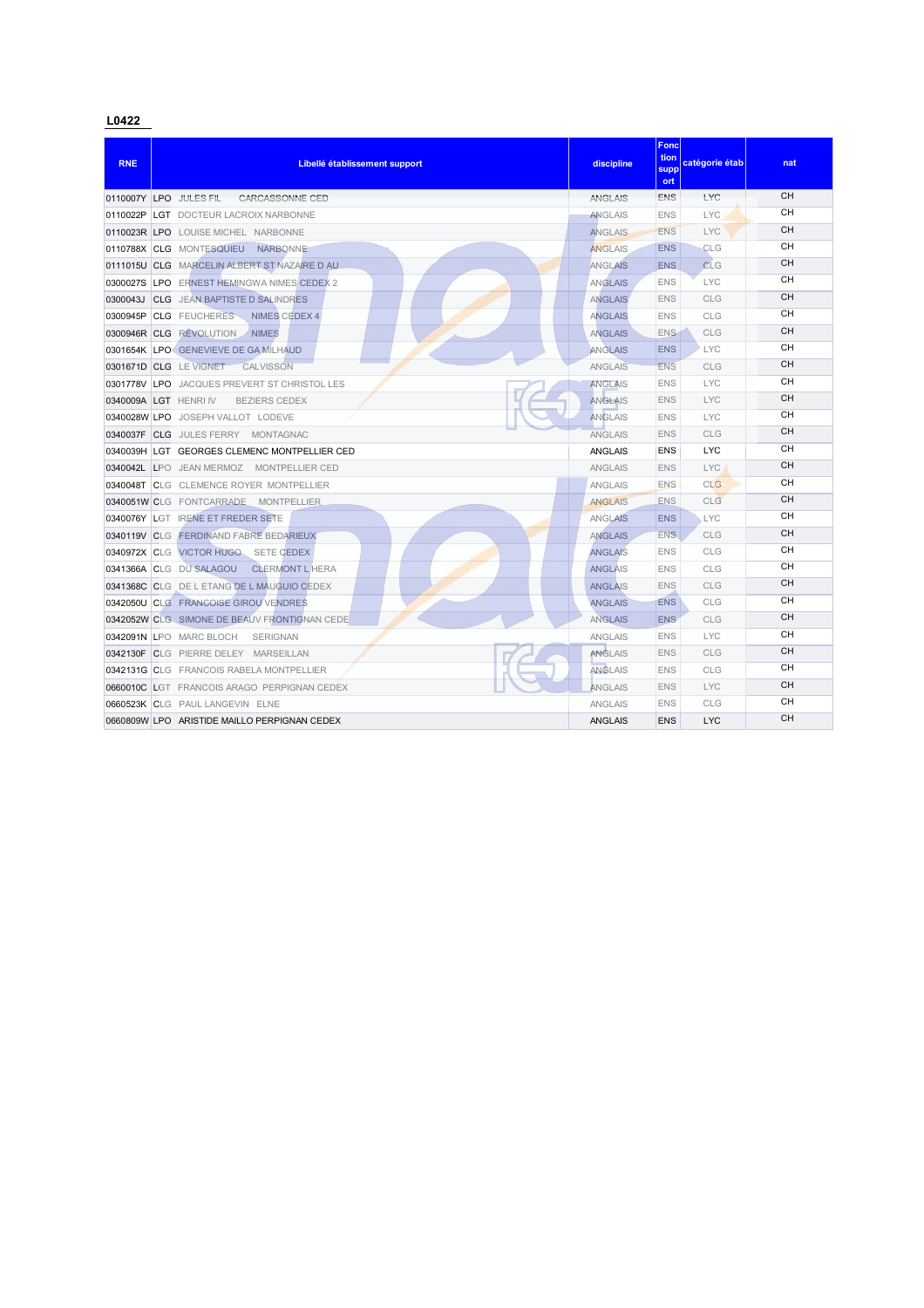| <b>RNE</b> | Libellé établissement support                | discipline      | Fonc<br>tion<br>suppl<br>ort | catégorie<br>étab | nat       |
|------------|----------------------------------------------|-----------------|------------------------------|-------------------|-----------|
| 0110067N   | CLG LES MAILHEULS COURSAN                    | ESPAGNOL        | <b>ENS</b>                   | CLG               | <b>CH</b> |
|            | 0110788X CLG MONTESQUIEU<br><b>NARBONNE</b>  | <b>ESPAGNOL</b> | <b>FNS</b>                   | CLG.              | <b>CH</b> |
|            | 0300021K LGT ALPHONSE DAUDET NIMES CEDEX     | <b>ESPAGNOL</b> | <b>ENS</b>                   | <b>LYC</b>        | <b>CH</b> |
|            | 0301245R CLG LOU CASTELLAS MARGUERITTES      | <b>ESPAGNOL</b> | <b>ENS</b>                   | CLG               | <b>CH</b> |
|            | 0340009A LGT HENRIN<br><b>BEZIERS CEDEX</b>  | <b>ESPAGNOL</b> | <b>ENS</b>                   | <b>LYC</b>        | <b>CH</b> |
| 0340048T   | <b>CLG CLEMENCE ROYER MONTPELLIER</b>        | <b>ESPAGNOL</b> | <b>ENS</b>                   | CI <sub>G</sub>   | <b>CH</b> |
| 0340053Y   | <b>CLG CROIX D ARGENT MONTPELLIER</b>        | <b>ESPAGNOL</b> | <b>ENS</b>                   | CLG               | <b>CH</b> |
|            | 0340115R CLG PAUL VALERY SETE                | <b>ESPAGNOL</b> | <b>ENS</b>                   | CLG               | <b>CH</b> |
|            | 0341276C CLG LOUIS GERMAIN ST JEAN DE VEDA   | <b>ESPAGNOL</b> | <b>ENS</b>                   | <b>CLG</b>        | <b>CH</b> |
|            | 0341921D LPO GEORGES POMPIDO CASTELNAU LE LE | <b>ESPAGNOL</b> | ENS.                         | <b>LYC</b>        | <b>CH</b> |
|            | 0660010C LGT FRANCOIS ARAGO PERPIGNAN CEDEX  | <b>ESPAGNOL</b> | <b>ENS</b>                   | <b>LYC</b>        | CH        |
|            | 0660014G LGT PABLO PICASSO PERPIGNAN CEDEX   | <b>ESPAGNOL</b> | <b>FNS</b>                   | <b>LYC</b>        | <b>CH</b> |
|            | 0660019M CLG SAINT-EXUPERY PERPIGNAN CEDEX   | <b>ESPAGNOL</b> | <b>ENS</b>                   | CLG               | <b>CH</b> |
|            | 0660037G CLG JOFFRE<br><b>RIVESALTES</b>     | <b>ESPAGNOL</b> | <b>ENS</b>                   | <b>CLG</b>        | <b>CH</b> |
|            | 0660809W LPO ARISTIDE MAILLO PERPIGNAN CEDEX | <b>ESPAGNOL</b> | <b>ENS</b>                   | <b>LYC</b>        | <b>CH</b> |
|            | 0660856X LPO ROSA LUXEMBURG CANET EN ROUSSI  | <b>ESPAGNOL</b> | <b>ENS</b>                   | <b>LYC</b>        | <b>CH</b> |
|            | 0660865G CLG PIERRE MENDES F ST ANDRE        | <b>ESPAGNOL</b> | <b>ENS</b>                   | CLG               | <b>CH</b> |

# **L0429**

| <b>RNE</b> | Libellé établissement support             | discipline     | Fonc<br>tion  <br>catégorie étab<br>supp<br>ort | nat |
|------------|-------------------------------------------|----------------|-------------------------------------------------|-----|
| 0301552Z   | LGT PHILIPPE LAMOUR NIMES CEDEX 5         | <b>ITALIEN</b> | <b>ENS</b><br><b>LYC</b>                        | CH  |
|            | 0341421K CLG JOFFRE<br><b>MONTPELLIER</b> | <b>ITALIEN</b> | <b>ENS</b><br>CLG                               | CH  |
| L0434      |                                           |                |                                                 |     |
| <b>RNE</b> | Libellé établissement support             | discipline     | Fond<br>tion<br>catégorie étab<br>supp<br>ort   | nat |
| 0110004V   | PAUL SABATIER CARCASSONNE CED<br>LGT      | <b>RUSSE</b>   | LYC<br><b>ENS</b>                               | CH  |
| L0485      |                                           |                |                                                 |     |
| <b>RNE</b> | Libellé établissement support             | discipline     | Fonc<br>tion<br>catégorie étab<br>supp<br>ort   | nat |
|            | 0660008A CLG PIERRE FOUCHE ILLE SUR TET   | CATAL H-G      | <b>ENS</b><br>CLG                               | CH  |

| <b>RNE</b>   | Libellé établissement support              | discipline | Fond<br>tion  <br>catégorie étab<br>supp<br>ort      | nat       |
|--------------|--------------------------------------------|------------|------------------------------------------------------|-----------|
|              | 0301096D CLG LA VALLEE VERTE VAUVERT       | OCCIT H-G  | <b>ENS</b><br>CLG                                    | <b>CH</b> |
| L1000        |                                            |            |                                                      |           |
| <b>RNE</b>   | Libellé établissement support              | discipline | <b>Fond</b><br>tion<br>catégorie étab<br>supp<br>ort | nat       |
|              | 0110725D CLG LA NADIERE<br>PORT LA NOUVELL | HIST. GEO. | <b>ENS</b><br>CLG                                    | CH        |
|              | 0110810W CLG DE GRAZAILLES CARCASSONNE     | HIST. GEO. | CLG<br>ENS.                                          | CH        |
| 0111051H CLG | <b>LEZIGNAN CORBIE</b>                     | HIST. GEO. | <b>ENS</b><br>CLG                                    | CH        |
|              | 0300001N CLG IRENE JOLIOT-CU AIGUES MORTES | HIST. GEO. | <b>ENS</b><br>CLG                                    | CH        |
|              |                                            |            |                                                      |           |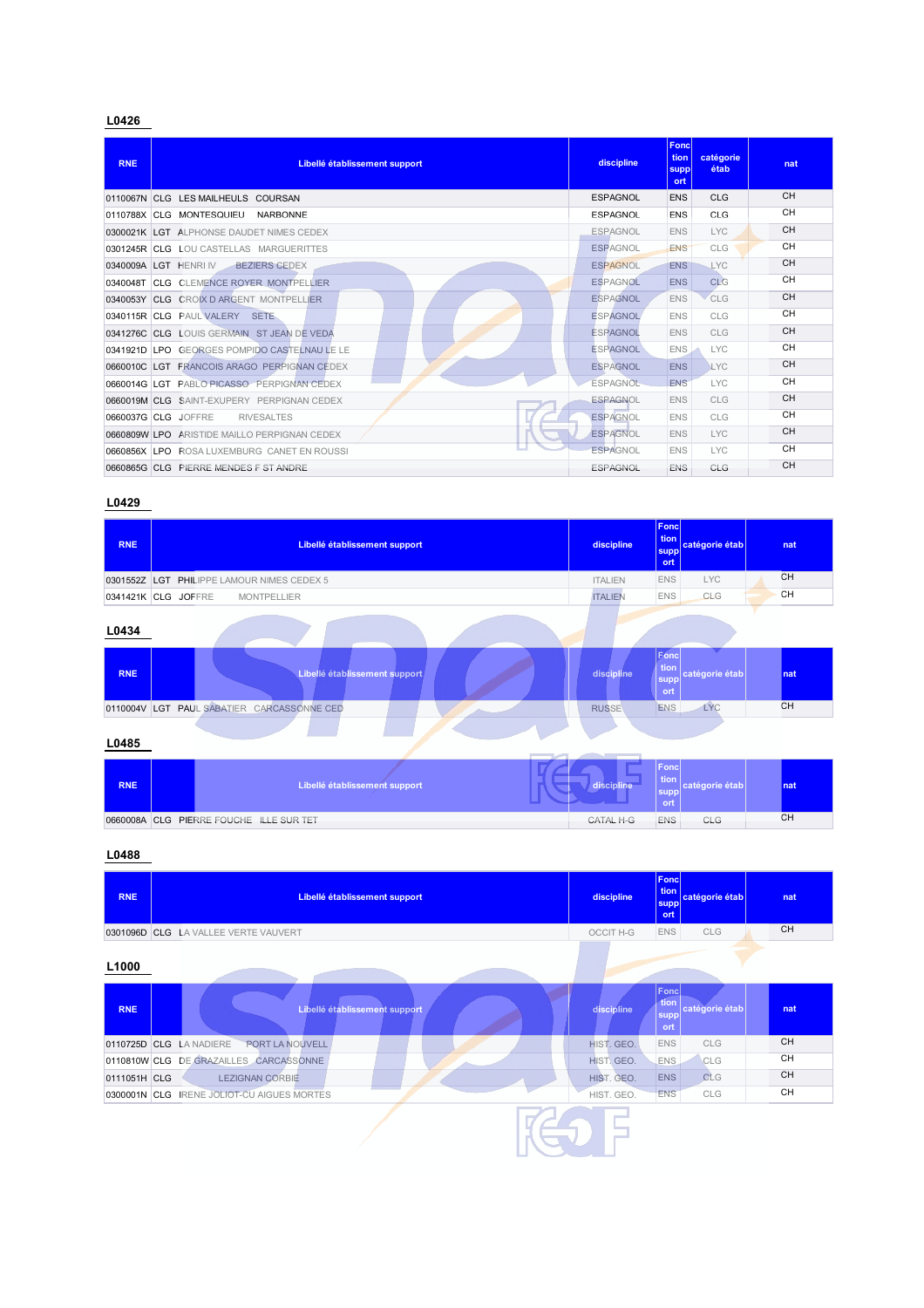| 0300026R LGT L DHUODA<br>NIMES CEDEX 2       | HIST. GEO.        | <b>ENS</b>       | <b>LYC</b> | <b>CH</b> |
|----------------------------------------------|-------------------|------------------|------------|-----------|
| 0301827Y CLG<br><b>BELLEGARDE</b>            | HIST. GEO.        | <b>ENS</b>       | <b>CLG</b> | <b>CH</b> |
| 0340042L LPO JEAN MERMOZ MONTPELLIER CED     | HIST. GEO.        | <b>ENS</b>       | LYC        | CH        |
| 0340053Y CLG CROIX D ARGENT MONTPELLIER      | HIST, GEO.        | <b>ENS</b>       | <b>CLG</b> | <b>CH</b> |
| 0340054Z CLG LE CEDRE<br>MURVIEL LES BEZ     | HIST, GEO.        | <b>ENS</b>       | <b>CLG</b> | <b>CH</b> |
| 0340062H CLG VIA DOMITIA POUSSAN             | HIST. GEO.        | <b>ENS</b>       | <b>CLG</b> | <b>CH</b> |
| 0341028H CLG GEORGES BRASSEN LATTES          | HIST. GEO.        | <b>ENS</b>       | <b>CLG</b> | <b>CH</b> |
| 0341363X CLG DE LA VOIE DOMILE CRES          | HIST. GEO.        | <b>ENS</b>       | <b>CLG</b> | <b>CH</b> |
| 0342066L LPO JEAN JAURES ST CLEMENT DE R     | HIST, GEO.        | ENS <sup>®</sup> | LYC.       | <b>CH</b> |
| 0342224H CLG OLYMPE DE GOUGE LOUPIAN         | HIST. GEO.        | <b>ENS</b>       | <b>CLG</b> | <b>CH</b> |
| 0660001T CLG DES ALBERES ARGELES SUR MER     | HIST. GEO.        | <b>ENS</b>       | <b>CLG</b> | <b>CH</b> |
| 0660010C LGT FRANCOIS ARAGO PERPIGNAN CEDEX  | <b>HIST, GEO.</b> | <b>ENS</b>       | <b>LYC</b> | <b>CH</b> |
| 0660022R CLG GUSTAVE VIOLET PRADES CEDEX     | HIST. GEO.        | <b>ENS</b>       | <b>CLG</b> | <b>CH</b> |
| 0660028X CLG JEAN MERMOZ ST LAURENT DE L     | HIST. GEO.        | <b>ENS</b>       | <b>CLG</b> | <b>CH</b> |
| 0660049V CLG JEAN MOULIN PERPIGNAN           | HIST. GEO.        | <b>ENS</b>       | <b>CLG</b> | <b>CH</b> |
| 0660809W LPO ARISTIDE MAILLO PERPIGNAN CEDEX | HIST. GEO.        | <b>ENS</b>       | <b>LYC</b> | <b>CH</b> |
| 0660924W LPO CHRISTIAN BOURQ ARGELES SUR MER | HIST. GEO.        | <b>ENS</b>       | LYC.       | <b>CH</b> |

| <b>RNE</b> | Libellé établissement support                | discipline      | <b>Fonc</b><br>tion<br>supp <br>ort | catégorie<br>étab | nat |
|------------|----------------------------------------------|-----------------|-------------------------------------|-------------------|-----|
|            | 0300023M LGT ALBERT CAMUS NIMES CEDEX        | SC.ECO.SOC      | <b>ENS</b>                          | <b>LYC</b>        | CH  |
|            | 0340039H LGT GEORGES CLEMENC MONTPELLIER CED | SC.ECO.SOC      | <b>ENS</b>                          | <b>LYC</b>        | CH  |
|            | 0340040J LPO JULES GUESDE MONTPELLIER CED    | SC.ECO.SOC      | <b>ENS</b>                          | <b>LYC</b>        | CH  |
|            |                                              |                 |                                     |                   |     |
|            |                                              | <b>Contract</b> |                                     |                   |     |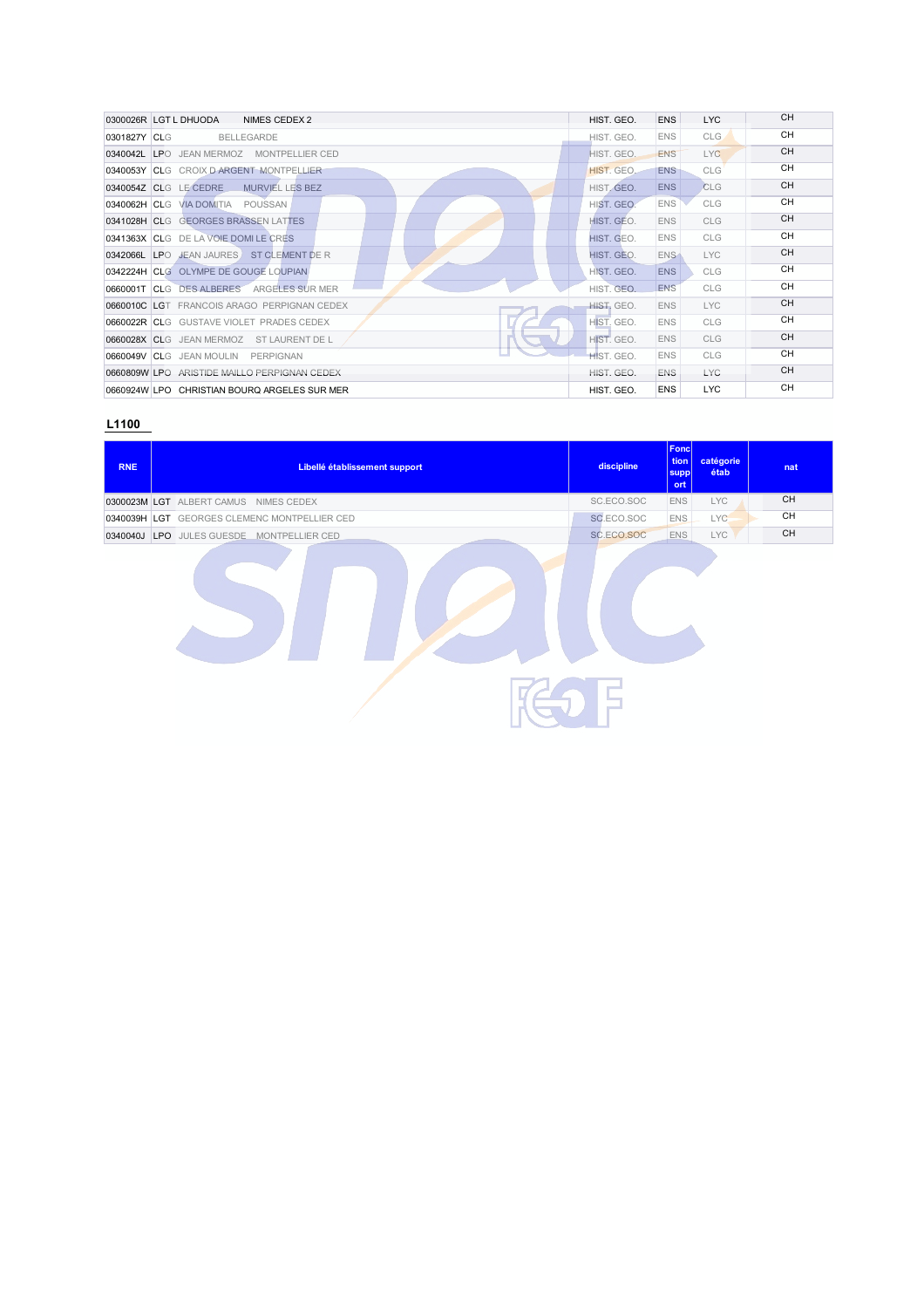| <b>RNE</b> | Libellé établissement support                                               | discipline                             | <b>Fonc</b><br>tion<br>supp<br>ort | catégorie<br>étab | nat       |
|------------|-----------------------------------------------------------------------------|----------------------------------------|------------------------------------|-------------------|-----------|
|            | 0110023R LPO LOUISE MICHEL NARBONNE                                         | MATHEMATIO                             | <b>ENS</b>                         | LYC               | <b>CH</b> |
| 0110025T   | CLG CITE<br><b>NARBONNE</b>                                                 | <b>MATHEMATIQ</b>                      | <b>ENS</b>                         | CLG               | <b>CH</b> |
|            | 0110667R CLG PIERRE ET MARIE RIEUX MINERVOIS                                | <b>MATHEMATIO</b>                      | <b>ENS</b>                         | CLG               | <b>CH</b> |
|            | 0300006U CLG FLORIAN<br><b>ANDUZE</b>                                       | <b>MATHEMATIQ</b>                      | <b>ENS</b>                         | <b>CLG</b>        | <b>CH</b> |
|            | 0300021K LGT ALPHONSE DAUDET NIMES CEDEX                                    | <b>MATHEMATIO</b>                      | <b>ENS</b>                         | <b>LYC</b>        | CН        |
|            | 0300023M LGT ALBERT CAMUS NIMES CEDEX                                       | <b>MATHEMATIQ</b>                      | <b>ENS</b>                         | <b>LYC</b>        | <b>CH</b> |
|            | 0300026R LGT L DHUODA<br><b>NIMES CEDEX 2</b>                               | <b>MATHEMATIO</b>                      | <b>ENS</b>                         | <b>LYC</b>        | CН        |
| 0300027S   | LPO ERNEST HEMINGWA NIMES CEDEX 2                                           | <b>MATHEMATIQ</b>                      | <b>ENS</b>                         | LYC               | <b>CH</b> |
|            | 0301096D CLG LA VALLEE VERTE VAUVERT                                        | <b>MATHEMATIQ</b>                      | <b>ENS</b>                         | CLG               | CН        |
|            | <b>BAGNOLS SUR CEZ</b><br>0301211D CLG LE BOSQUET                           | <b>MATHEMATIQ</b>                      | <b>ENS</b>                         | CLG               | CН        |
| 0301213F   | <b>ROQUEMAURE</b><br><b>CLG</b> PAUL VALERY                                 | <b>MATHEMATIQ</b>                      | <b>ENS</b>                         | CLG               | CН        |
| 0301552Z   | <b>LGT PHILIPPE LAMOUR NIMES CEDEX 5</b>                                    | <b>MATHEMATIQ</b>                      | <b>ENS</b>                         | <b>LYC</b>        | CH        |
|            | 0301671D CLG LE VIGNET<br><b>CALVISSON</b>                                  | <b>MATHEMATIQ</b>                      | <b>ENS</b>                         | CLG               | CH        |
| 0301816L   | CLG GALLARGUES LE M GALLARGUES LE M                                         | <b>MATHEMATIQ</b>                      | <b>ENS</b>                         | CLG               | CН        |
| 0340002T   | <b>LPO AUGUSTE LOUBATI AGDE CEDEX</b>                                       | <b>MATHEMATIQ</b>                      | <b>ENS</b>                         | <b>LYC</b>        | CН        |
| 0340009A   | LGT HENRI IV<br><b>BEZIERS CEDEX</b>                                        | <b>MATHEMATIQ</b>                      | <b>ENS</b>                         | <b>LYC</b>        | CН<br>CH  |
|            | 0340021N CLG JULES FERRY<br>CAZOULS LES BEZ                                 | <b>MATHEMATIQ</b>                      | <b>ENS</b>                         | CLG               | CH        |
| 0340025T   | CLG LES DEUX PINS FRONTIGNAN CEDE                                           | <b>MATHEMATIQ</b>                      | <b>ENS</b>                         | <b>CLG</b>        | CH        |
|            | 0340028W LPO JOSEPH VALLOT LODEVE                                           | <b>MATHEMATIQ</b>                      | <b>ENS</b>                         | <b>LYC</b>        | CH        |
|            | 0340031Z CLG FREDERIC MISTRA LUNEL                                          | <b>MATHEMATIQ</b>                      | <b>ENS</b>                         | CLG               | CH        |
|            | 0340038G LGT JOFFRE<br><b>MONTPELLIER CED</b>                               | <b>MATHEMATIQ</b>                      | <b>ENS</b>                         | <b>LYC</b>        | CН        |
|            | 0340039H LGT GEORGES CLEMENC MONTPELLIER CED                                | <b>MATHEMATIO</b>                      | <b>ENS</b>                         | <b>LYC</b>        | CН        |
| 0340040J   | LPO JULES GUESDE MONTPELLIER CED                                            | <b>MATHEMATIQ</b>                      | <b>ENS</b>                         | LYC<br><b>LYC</b> | <b>CH</b> |
| 0340042L   | LPO JEAN MERMOZ<br><b>MONTPELLIER CED</b><br>CLG CLEMENCE ROYER MONTPELLIER | <b>MATHEMATIO</b><br><b>MATHEMATIQ</b> | <b>ENS</b><br><b>ENS</b>           | CLG               | CН        |
| 0340048T   | 0340837A CLG JEAN BENE<br><b>PEZENAS</b>                                    | <b>MATHEMATIQ</b>                      | <b>ENS</b>                         | <b>CLG</b>        | <b>CH</b> |
|            | 0340972X CLG VICTOR HUGO SETE CEDEX                                         | <b>MATHEMATIO</b>                      | <b>ENS</b>                         | CLG               | <b>CH</b> |
|            | 0341030K CLG CAMILLE CLAUDEL MONTPELLIER CED                                | <b>MATHEMATIQ</b>                      | <b>ENS</b>                         | CLG               | <b>CH</b> |
|            | 0341276C CLG LOUIS GERMAIN ST JEAN DE VEDA                                  | <b>MATHEMATIO</b>                      | <b>ENS</b>                         | CLG               | <b>CH</b> |
|            | 0341705U CLG ALAIN SAVARY ST MATHIEU DE T                                   | <b>MATHEMATIQ</b>                      | <b>ENS</b>                         | CLG               | CH        |
| 0341736C   | LGT JEAN MONNET MONTPELLIER CED                                             | <b>MATHEMATIQ</b>                      | <b>ENS</b>                         | <b>LYC</b>        | CН        |
|            | 0342050U CLG FRANCOISE GIROU VENDRES                                        | <b>MATHEMATIQ</b>                      | <b>ENS</b>                         | CLG               | <b>CH</b> |
| 0342051V   | <b>CLG VINCENT BADIE MONTARNAUD</b>                                         | <b>MATHEMATIO</b>                      | <b>ENS</b>                         | CLG               | CН        |
|            | 0342090M LPO VICTOR HUGO<br>LUNEL CEDEX                                     | <b>MATHEMATIQ</b>                      | <b>ENS</b>                         | LYC               | <b>CH</b> |
|            | 0342224H CLG OLYMPE DE GOUGE LOUPIAN                                        | <b>MATHEMATIQ</b>                      | <b>ENS</b>                         | CLG               | CН        |
|            | 0660010C LGT FRANCOIS ARAGO PERPIGNAN CEDEX                                 | <b>MATHEMATIQ</b>                      | <b>ENS</b>                         | LYC               | CН        |
|            | 0660014G LGT PABLO PICASSO PERPIGNAN CEDEX                                  | <b>MATHEMATIQ</b>                      | <b>ENS</b>                         | <b>LYC</b>        | CН        |
|            | 0660809W LPO ARISTIDE MAILLO PERPIGNAN CEDEX                                | <b>MATHEMATIQ</b>                      | <b>ENS</b>                         | <b>LYC</b>        | CH        |
| 0660866H   | <b>CLG</b> JEAN ROUS<br>PIA                                                 | <b>MATHEMATIQ</b>                      | <b>ENS</b>                         | CLG               | CH        |
|            | 0660925X CLG MILLAS<br><b>MILLAS</b>                                        | <b>MATHEMATIQ</b>                      | <b>ENS</b>                         | CLG               | CH        |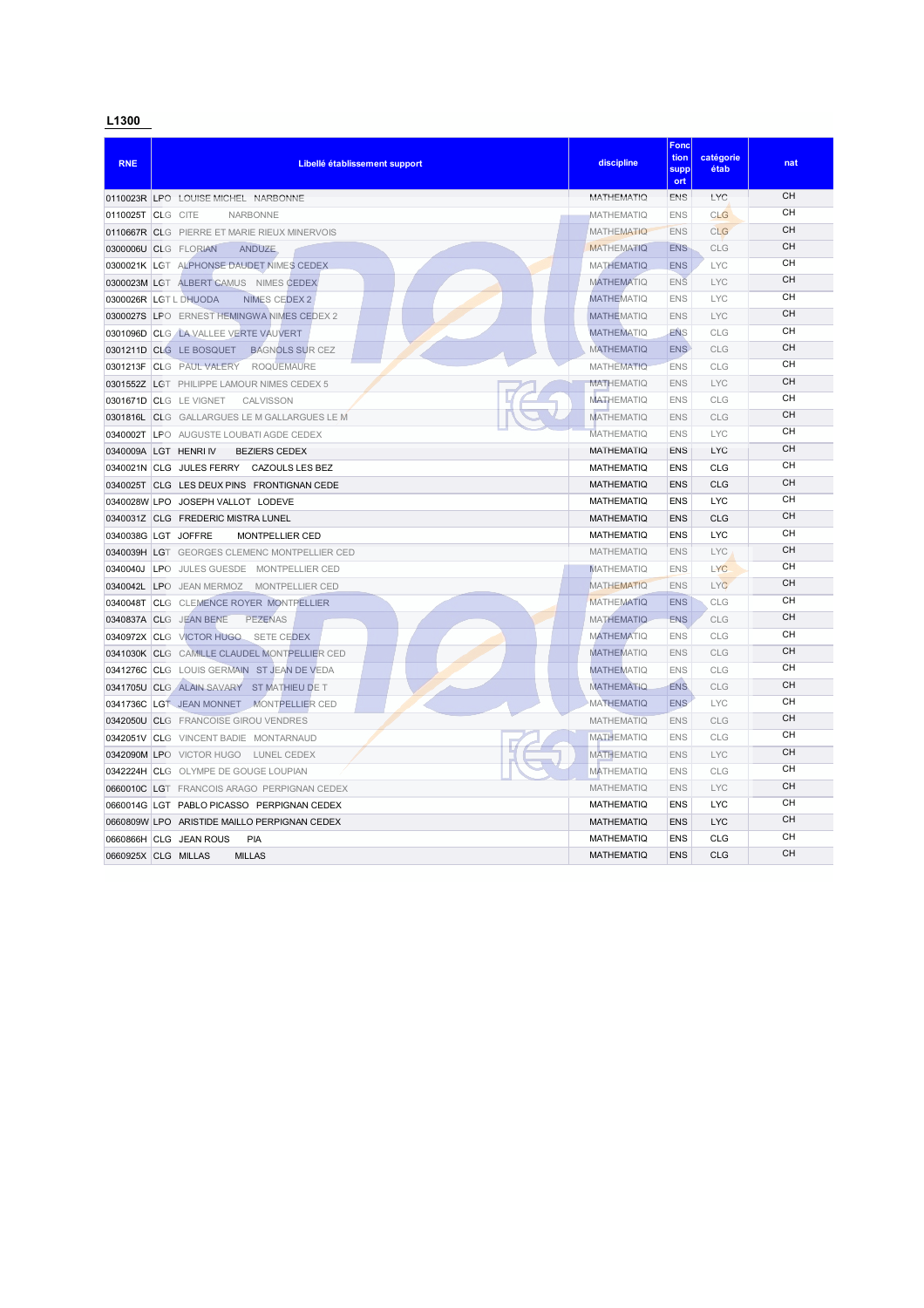| <b>RNE</b> | Libellé établissement support                    | discipline        | Fonc<br>tion<br><b>supp</b><br>ort | catégorie<br>étab | nat       |
|------------|--------------------------------------------------|-------------------|------------------------------------|-------------------|-----------|
|            | 0340062H CLG VIA DOMITIA<br>POUSSAN              | <b>TECHNOLOGI</b> | <b>ENS</b>                         | CLG               | <b>CH</b> |
| L1414      |                                                  |                   |                                    |                   |           |
| <b>RNE</b> | Libellé établissement support                    | discipline        | Fonc<br>tion<br>supp<br>ort        | catégorie étab    | nat       |
|            | 0110023R LPO LOUISE MICHEL NARBONNE              | SII.ING.ME        | <b>ENS</b>                         | <b>LYC</b>        | <b>CH</b> |
|            | <b>BEZIERS CEDEX</b><br>0340011C LPO JEAN MOULIN | SII.ING.ME        | <b>ENS</b>                         | <b>LYC</b>        | <b>CH</b> |
| 0340042L   | LPO JEAN MERMOZ<br><b>MONTPELLIER CED</b>        | SILING.ME         | <b>ENS</b>                         | <b>LYC</b>        | <b>CH</b> |
|            |                                                  |                   |                                    |                   |           |

## **L1500**

| <b>RNE</b> | Libellé établissement support                | discipline | <b>Fonc</b><br>tion<br>supp<br>ort | catégorie étab | nat       |
|------------|----------------------------------------------|------------|------------------------------------|----------------|-----------|
|            | 0300050S CLG COLLEGE VERGEZE VERGEZE         | PHY.CHIMIE | <b>ENS</b>                         | <b>CLG</b>     | <b>CH</b> |
|            | 0300947S CLG ALPHONSE DAUDET ALES            | PHY.CHIMIE | <b>ENS</b>                         | <b>CLG</b>     | <b>CH</b> |
|            | 0300949U CLG JEAN RACINE<br>ALES             | PHY.CHIMIE | <b>ENS</b>                         | <b>CLG</b>     | <b>CH</b> |
|            | 0301246S CLG LA GARDONNENQUE BRIGNON         | PHY CHIMIE | <b>ENS</b>                         | <b>CLG</b>     | <b>CH</b> |
| 0301816L   | CLG GALLARGUES LE M GALLARGUES LE M          | PHY CHIMIE | <b>ENS</b>                         | <b>CLG</b>     | <b>CH</b> |
| 0341537L   | <b>CLG FREDERIC MISTRA PEROLS</b>            | PHY CHIMIE | <b>ENS</b>                         | <b>CLG</b>     | <b>CH</b> |
|            | 0341764H CLG FRANCOIS VILLON ST GELY DU FESC | PHY.CHIMIE | <b>ENS</b>                         | <b>CLG</b>     | <b>CH</b> |
|            | 0342076X CLG DE LA PETITE CA LANSARGUES      | PHY.CHIMIE | <b>ENS</b>                         | <b>CLG</b>     | <b>CH</b> |

| <b>RNE</b> | Libellé établissement support                    | discipline | Foncl<br>tion  <br>supp<br>ort. | catégorie étab | nat       |
|------------|--------------------------------------------------|------------|---------------------------------|----------------|-----------|
|            | 0110021N CLG VICTOR HUGO<br>NARBONNE             | S. V. T.   | <b>ENS</b>                      | CLG            | <b>CH</b> |
| 0110022P   | <b>LGT</b> DOCTEUR LACROIX NARBONNE              | S. V. T.   | <b>ENS</b>                      | <b>LYC</b>     | <b>CH</b> |
| 0110870L   | <b>CLG</b> ANTOINE PONS CHALABRE                 | S. V. T.   | <b>ENS</b>                      | <b>CLG</b>     | <b>CH</b> |
|            | 0300027S LPO ERNEST HEMINGWA NIMES CEDEX 2       | S. V. T.   | <b>ENS</b>                      | <b>LYC</b>     | <b>CH</b> |
|            | 0340002T LPO AUGUSTE LOUBATI AGDE CEDEX          | S. V. T.   | <b>ENS</b>                      | <b>LYC</b>     | <b>CH</b> |
|            | 0340005W LG FERDINAND FABRE BEDARIEUX            | S.V.T.     | <b>ENS</b>                      | <b>LYC</b>     | <b>CH</b> |
|            | 0340009A LGT HENRIN<br><b>BEZIERS CEDEX</b>      | S. V. T.   | <b>ENS</b>                      | <b>LYC</b>     | CH        |
|            | 0340011C LPO JEAN MOULIN<br><b>BEZIERS CEDEX</b> | S. V. T.   | <b>ENS</b>                      | <b>LYC</b>     | <b>CH</b> |
|            | 0340038G LGT JOFFRE<br><b>MONTPELLIER CED</b>    | S. V. T.   | <b>ENS</b>                      | <b>LYC</b>     | <b>CH</b> |
|            | 0340039H LGT GEORGES CLEMENC MONTPELLIER CED     | S. V. T.   | <b>ENS</b>                      | <b>LYC</b>     | <b>CH</b> |
|            | 0340117T CLG PAUL DARDE<br>LODEVE CEDEX          | S. V. T.   | <b>ENS</b>                      | CLG            | CH        |
|            | 0341705U CLG ALAIN SAVARY ST MATHIEU DE T        | S. V. T.   | <b>ENS</b>                      | <b>CLG</b>     | <b>CH</b> |
|            |                                                  |            |                                 |                |           |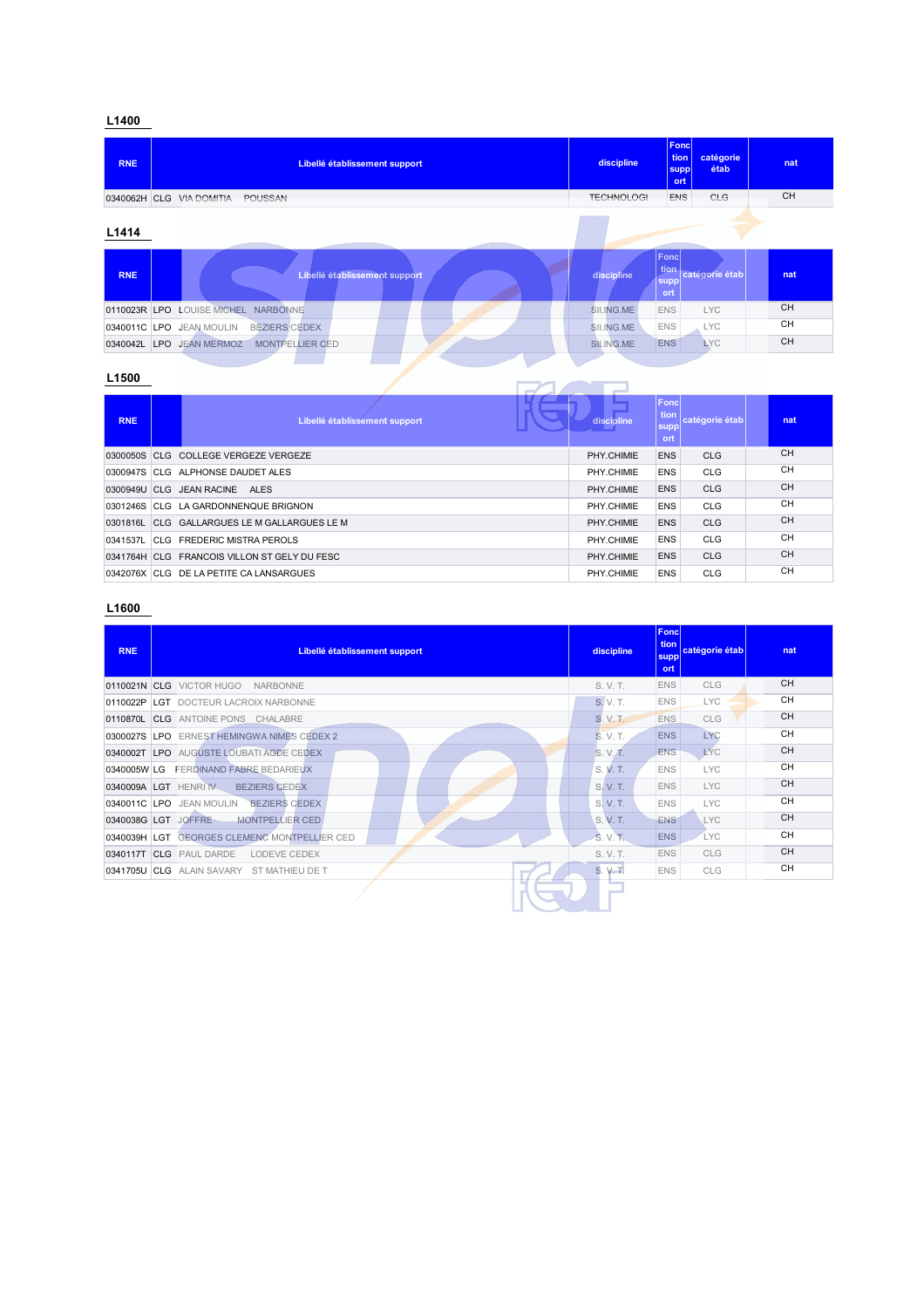| <b>RNE</b>   | Libellé établissement support             | discipline        | <b>Foncl</b><br>tion<br>catégorie<br>étab<br><b>supp</b><br>ort | nat       |
|--------------|-------------------------------------------|-------------------|-----------------------------------------------------------------|-----------|
|              | 0340051W CLG FONTCARRADE MONTPELLIER      | EDU MUSICA        | <b>ENS</b><br><b>CLG</b>                                        | <b>CH</b> |
|              | 0340973Y CLG JEAN JAURES MEZE             | <b>EDU MUSICA</b> | <b>ENS</b><br>CLG                                               | <b>CH</b> |
|              | 0341277D CLG LES AIGUERELLES MONTPELLIER  | <b>EDU MUSICA</b> | ENS.<br><b>CLG</b>                                              | CH        |
|              | 0341421K CLG JOFFRE<br><b>MONTPELLIER</b> | <b>EDU MUSICA</b> | <b>CLG</b><br><b>ENS</b>                                        | CH        |
| $\mathbf{r}$ |                                           |                   |                                                                 |           |

#### **L1800**

| <b>RNE</b> | Libellé établissement support                    | discipline        | <b>Fonc</b><br>tion<br>supp<br>ort | catégorie<br>étab | nat       |
|------------|--------------------------------------------------|-------------------|------------------------------------|-------------------|-----------|
| 0300945P   | <b>CLG FEUCHERES</b><br>NIMES CEDEX 4            | <b>ARTS PLAST</b> | <b>ENS</b>                         | CLG               | <b>CH</b> |
|            | 0301283G CLG LOU REDOUNET<br><b>UZES CEDEX</b>   | <b>ARTS PLAST</b> | <b>ENS</b>                         | CLG               | <b>CH</b> |
|            | 0340032A CLG LES ARBOURYS<br><b>MAGALAS</b>      | <b>ARTS PLAST</b> | <b>ENS</b>                         | CLG               | <b>CH</b> |
|            | 0341367B CLG PAUL BERT<br>CAPESTANG              | <b>ARTS PLAST</b> | <b>ENS</b>                         | <b>CLG</b>        | <b>CH</b> |
|            | 0341368C CLG DE L ETANG DE L MAUGUIO CEDEX       | <b>ARTS PLAST</b> | <b>ENS</b>                         | CLG               | СH        |
|            | 0341386X CLG LO TRENTANEL GIGNAC                 | <b>ARTS PLAST</b> | ENS                                | <b>CLG</b>        | <b>CH</b> |
|            | 0341421K CLG JOFFRE<br><b>MONTPELLIER</b>        | <b>ARTS PLAST</b> | <b>ENS</b>                         | <b>CLG</b>        | <b>CH</b> |
|            | 0341577E CLG LE BERANGE<br><b>BAILLARGUES</b>    | <b>ARTS PLAST</b> | <b>ENS</b>                         | <b>CLG</b>        | CH        |
|            | 0341656R CLG PHILIPPE LAMOUR LA GRANDE MOTTE     | <b>ARTS PLAST</b> | <b>ENS</b>                         | <b>CLG</b>        | <b>CH</b> |
|            | 0341825Z CLG AMBRUSSUM<br>LUNEL                  | <b>ARTS PLAST</b> | <b>ENS</b>                         | <b>CLG</b>        | <b>CH</b> |
|            | 0342078Z CLG DES SALINS<br><b>VILLENEUVE LES</b> | <b>ARTS PLAST</b> | <b>ENS</b>                         | <b>CLG</b>        | <b>CH</b> |
| 0660522J   | CLG MARCEL PAGNOL PERPIGNAN CEDEX                | <b>ARTS PLAST</b> | <b>ENS</b>                         | <b>CLG</b>        | <b>CH</b> |
|            | 0660865G CLG PIERRE MENDES F ST ANDRE            | <b>ARTS PLAST</b> | <b>ENS</b>                         | <b>CLG</b>        | <b>CH</b> |
|            | <b>MILLAS</b><br>0660925X CLG MILLAS             | <b>ARTS PLAST</b> | <b>ENS</b>                         | <b>CLG</b>        | <b>CH</b> |

| <b>RNE</b>   | Libellé établissement support                    | discipline   | <b>Fond</b><br>tion<br>catégorie étab<br>supp<br>ort | nat         |
|--------------|--------------------------------------------------|--------------|------------------------------------------------------|-------------|
| 0111048E     | <b>LPO ERNEST FERROUL LEZIGNAN CORBIE</b>        | E.P.S        | <b>ENS</b><br><b>LYC</b>                             | <b>PEPS</b> |
| 0111051H CLG | <b>LEZIGNAN CORBIE</b>                           | E.P.S        | CLG<br><b>ENS</b>                                    | <b>PEPS</b> |
| 0300002P     | <b>LPO</b> JEAN-BAPTISTE D ALES CEDEX            | E.P.S        | <b>LYC</b><br>ENS.                                   | <b>PEPS</b> |
|              | 0300023M LGT ALBERT CAMUS NIMES CEDEX            | E.P.S        | <b>LYC</b><br><b>ENS</b>                             | <b>PEPS</b> |
|              | NIMES CEDEX 2<br>0300026R LGT L DHUODA           | E.P.S        | <b>ENS</b><br><b>LYC</b>                             | <b>PEPS</b> |
|              | 0301214G CLG DU MOURION<br><b>VILLENEUVE LES</b> | E.P.S        | <b>ENS</b><br>CLG                                    | <b>PEPS</b> |
|              | 0301325C CLG HENRI PITOT<br><b>ARAMON</b>        | E.P.S        | CLG<br><b>ENS</b>                                    | <b>PEPS</b> |
|              | 0301721H CLG JEAN-LOUIS TRIN UZES                | E.P.S        | <b>ENS</b><br>CLG                                    | <b>PEPS</b> |
|              | 0340028W LPO JOSEPH VALLOT LODEVE                | E.P.S        | <b>LYC</b><br><b>ENS</b>                             | <b>PEPS</b> |
|              | 0340038G LGT JOFFRE<br><b>MONTPELLIER CED</b>    | E.P.S        | <b>ENS</b><br><b>LYC</b>                             | <b>PEPS</b> |
|              | 0340059E LGT JEAN MOULIN<br>PEZENAS              | E.P.S        | <b>LYC</b><br><b>ENS</b>                             | <b>PEPS</b> |
|              | 0340062H CLG VIA DOMITIA<br>POUSSAN              | <b>E.P.S</b> | CLG<br><b>ENS</b>                                    | <b>PEPS</b> |
|              | 0340110K CLG PIC ST LOUP<br>ST CLEMENT DE R      | E.P.S        | CLG<br><b>ENS</b>                                    | <b>PEPS</b> |
|              | 0340973Y CLG JEAN JAURES<br><b>MEZE</b>          | E.P.S        | CLG<br><b>ENS</b>                                    | <b>PEPS</b> |
|              | 0341276C CLG LOUIS GERMAIN ST JEAN DE VEDA       | E.P.S        | CLG<br><b>ENS</b>                                    | <b>PEPS</b> |
|              | CAPESTANG<br>0341367B CLG PAUL BERT              | E.P.S        | ENS<br>CLG                                           | <b>PEPS</b> |
| 0341368C     | CLG DE L ETANG DE L MAUGUIO CEDEX                | E.P.S        | <b>ENS</b><br>CLG                                    | <b>PEPS</b> |
|              | 0341386X CLG LO TRENTANEL GIGNAC                 | E.P.S        | <b>ENS</b><br>CLG                                    | <b>PEPS</b> |
| 0341705U     | CLG ALAIN SAVARY ST MATHIEU DE T                 | E.P.S        | <b>ENS</b><br>CLG                                    | <b>PEPS</b> |
|              | 0341837M SEP LPO JEAN-FRANCO LATTES CEDEX        | E.P.S        | <b>SEP</b><br><b>ENS</b>                             | <b>PEPS</b> |
| 0342050U     | CLG FRANCOISE GIROU VENDRES                      | E.P.S        | <b>ENS</b><br><b>CLG</b>                             | <b>PEPS</b> |
|              | 0342051V CLG VINCENT BADIE MONTARNAUD            | E.P.S        | <b>CLG</b><br><b>ENS</b>                             | <b>PEPS</b> |